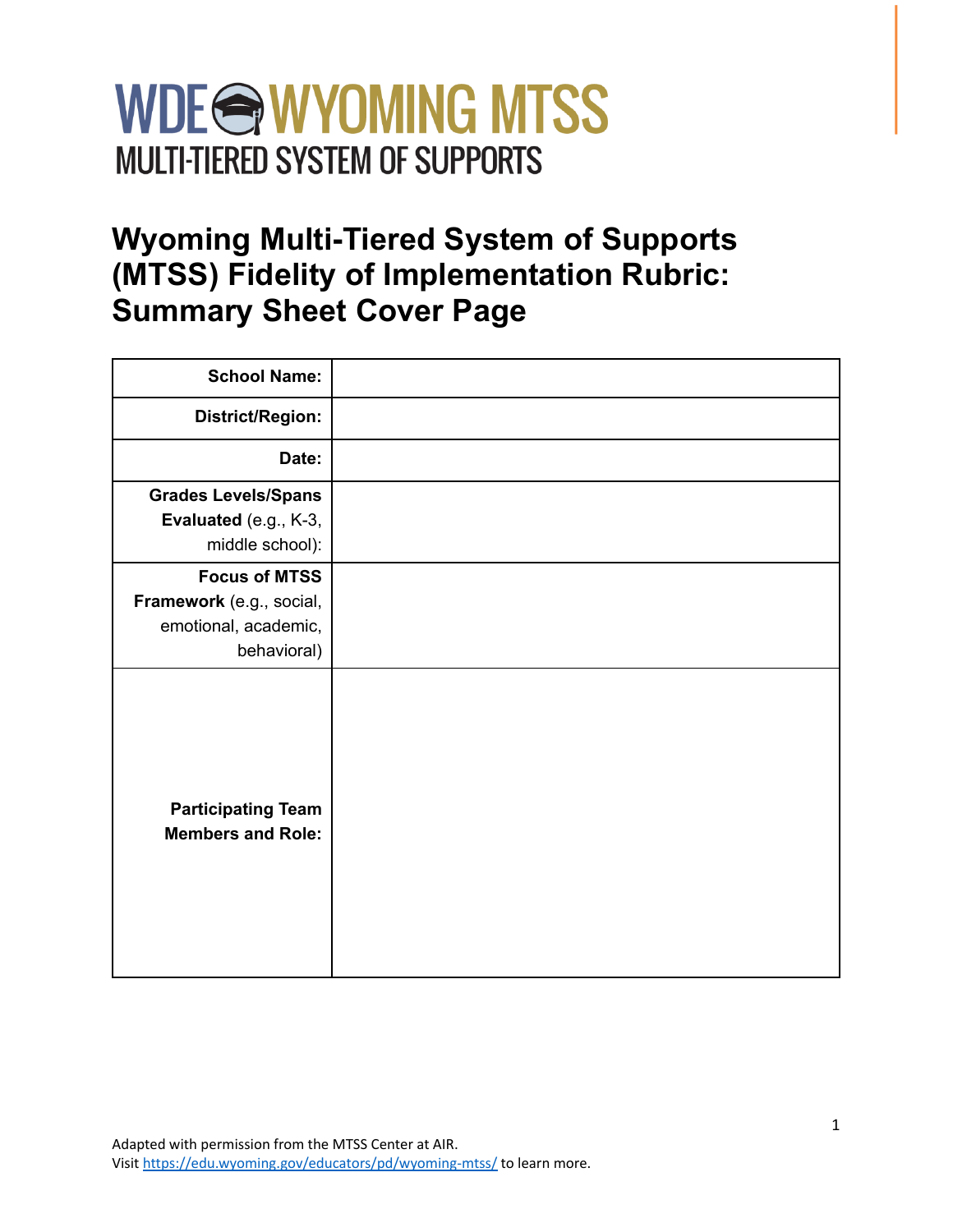# WDE<sup>S</sup>WYOMING MTSS **MULTI-TIERED SYSTEM OF SUPPORTS**

### **Wyoming Multi-Tiered System of Supports (MTSS) Fidelity of Implementation Rubric: Summary Form**

This form can assist teams in summarizing the ratings and prioritizing areas for improvement and future focus. When prioritizing, consider identifying a few high-impact areas for focus. Consider rating the priority level as 1 – need to address immediately, 2 – important but can wait, and 3 – not a priority at this time.

#### **Screening**

| <b>Indicator</b>                            | <b>Rubric</b><br>Rating | <b>Priority</b><br>Level | <b>Next Steps</b> |
|---------------------------------------------|-------------------------|--------------------------|-------------------|
| <b>Screening Tools</b>                      |                         |                          |                   |
| <b>Universal Screening</b>                  |                         |                          |                   |
| <b>Data Points to Verify</b><br><b>Risk</b> |                         |                          |                   |

#### **Progress Monitoring**

| <b>Indicator</b>                             | <b>Rubric</b><br>Rating | <b>Priority</b><br>Level | <b>Next Steps</b> |
|----------------------------------------------|-------------------------|--------------------------|-------------------|
| <b>Progress-Monitoring</b><br><b>Tools</b>   |                         |                          |                   |
| <b>Progress-Monitoring</b><br><b>Process</b> |                         |                          |                   |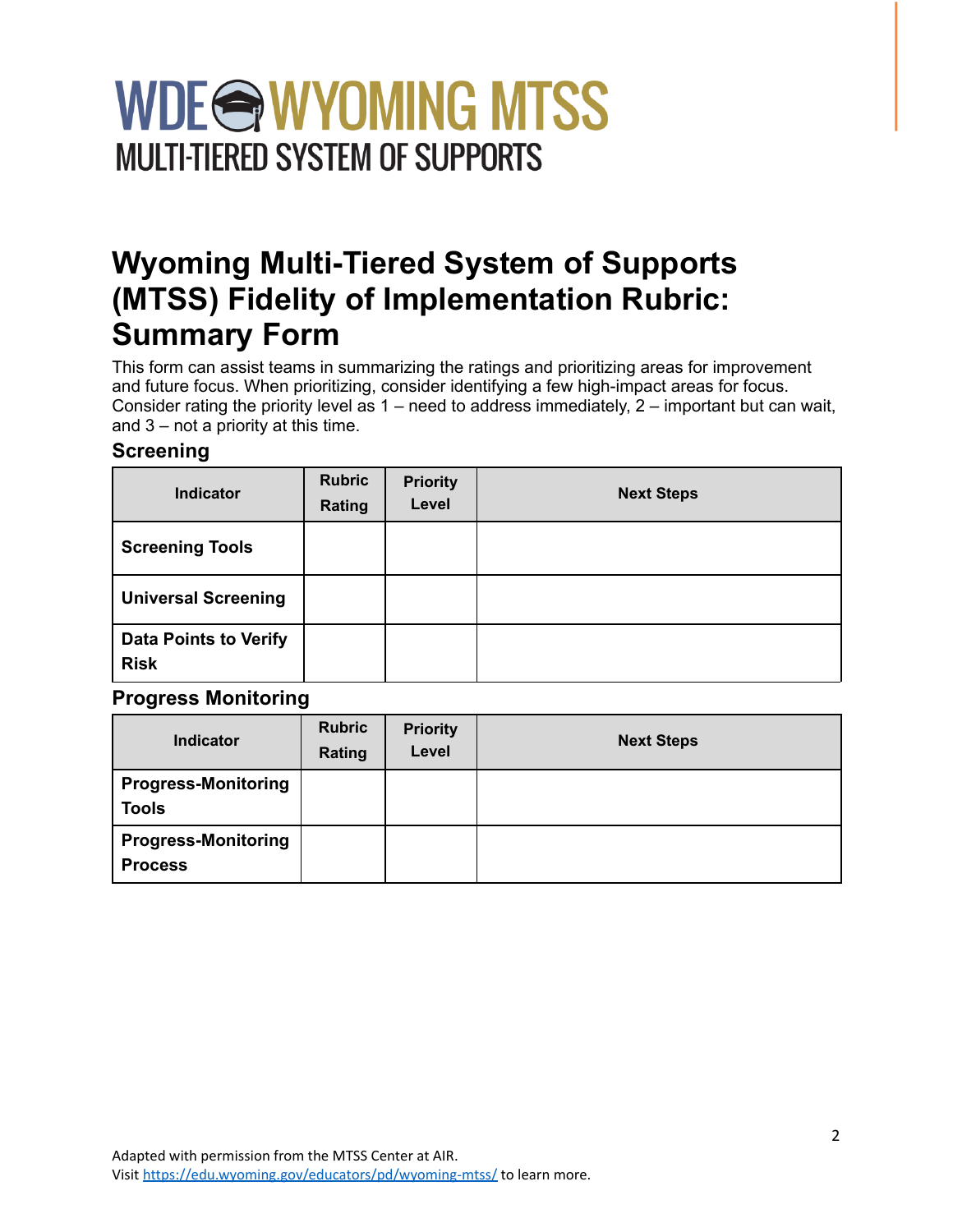#### **Data-Based Decision Making**

| <b>Indicator</b>                                                                        | <b>Rubric</b><br>Rating | <b>Priority</b><br>Level | <b>Next Steps</b> |
|-----------------------------------------------------------------------------------------|-------------------------|--------------------------|-------------------|
| <b>Decision-Making</b><br><b>Process</b>                                                |                         |                          |                   |
| <b>Data System</b>                                                                      |                         |                          |                   |
| <b>Responsiveness to</b><br>Secondary and<br><b>Intensive Levels of</b><br>Intervention |                         |                          |                   |

#### **Multi-Level Prevention System**

| <b>Tier 1 System</b><br><b>Indicators</b>                                                 | <b>Rubric</b><br>Rating | <b>Priority</b><br>Level | <b>Next Steps</b> |
|-------------------------------------------------------------------------------------------|-------------------------|--------------------------|-------------------|
| Research-Based<br><b>Curriculum Materials</b>                                             |                         |                          |                   |
| <b>Articulation of</b><br><b>Teaching and</b><br>Learning (in and<br>across grade levels) |                         |                          |                   |
| <b>Differentiated</b><br><b>Instruction</b>                                               |                         |                          |                   |
| <b>Standards-Based</b>                                                                    |                         |                          |                   |
| <b>Exceeding</b><br><b>Benchmark</b>                                                      |                         |                          |                   |
| <b>Tier 2 System</b><br><b>Indicators</b>                                                 | <b>Rubric</b><br>Rating | <b>Priority</b><br>Level | <b>Next Steps</b> |
| <b>Evidence-Based</b><br><b>Intervention</b>                                              |                         |                          |                   |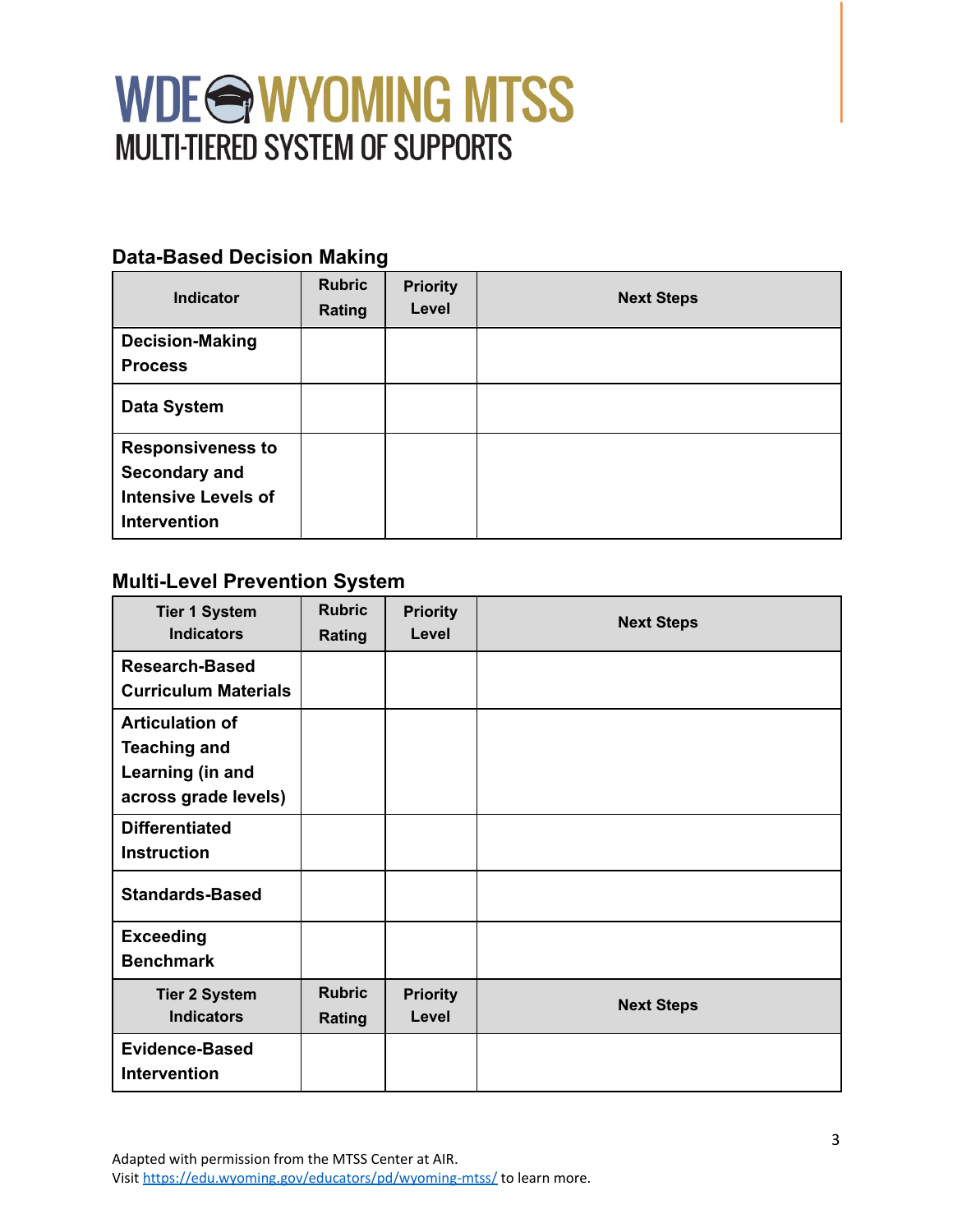| <b>Complements Core</b><br><b>Instruction</b>                                        |                         |                          |                   |
|--------------------------------------------------------------------------------------|-------------------------|--------------------------|-------------------|
| <b>Instructional</b><br><b>Characteristics</b>                                       |                         |                          |                   |
| <b>Addition to Tier 1</b><br><b>Core Programming</b>                                 |                         |                          |                   |
| <b>Tier 3 System</b><br><b>Indicators</b>                                            | <b>Rubric</b><br>Rating | <b>Priority</b><br>Level | <b>Next Steps</b> |
| Data-Based<br><b>Interventions</b><br><b>Adapted Based on</b><br><b>Student Need</b> |                         |                          |                   |
| <b>Instructional</b><br><b>Characteristics</b>                                       |                         |                          |                   |
| <b>Relationship to Tier</b><br><b>1 Core Programming</b>                             |                         |                          |                   |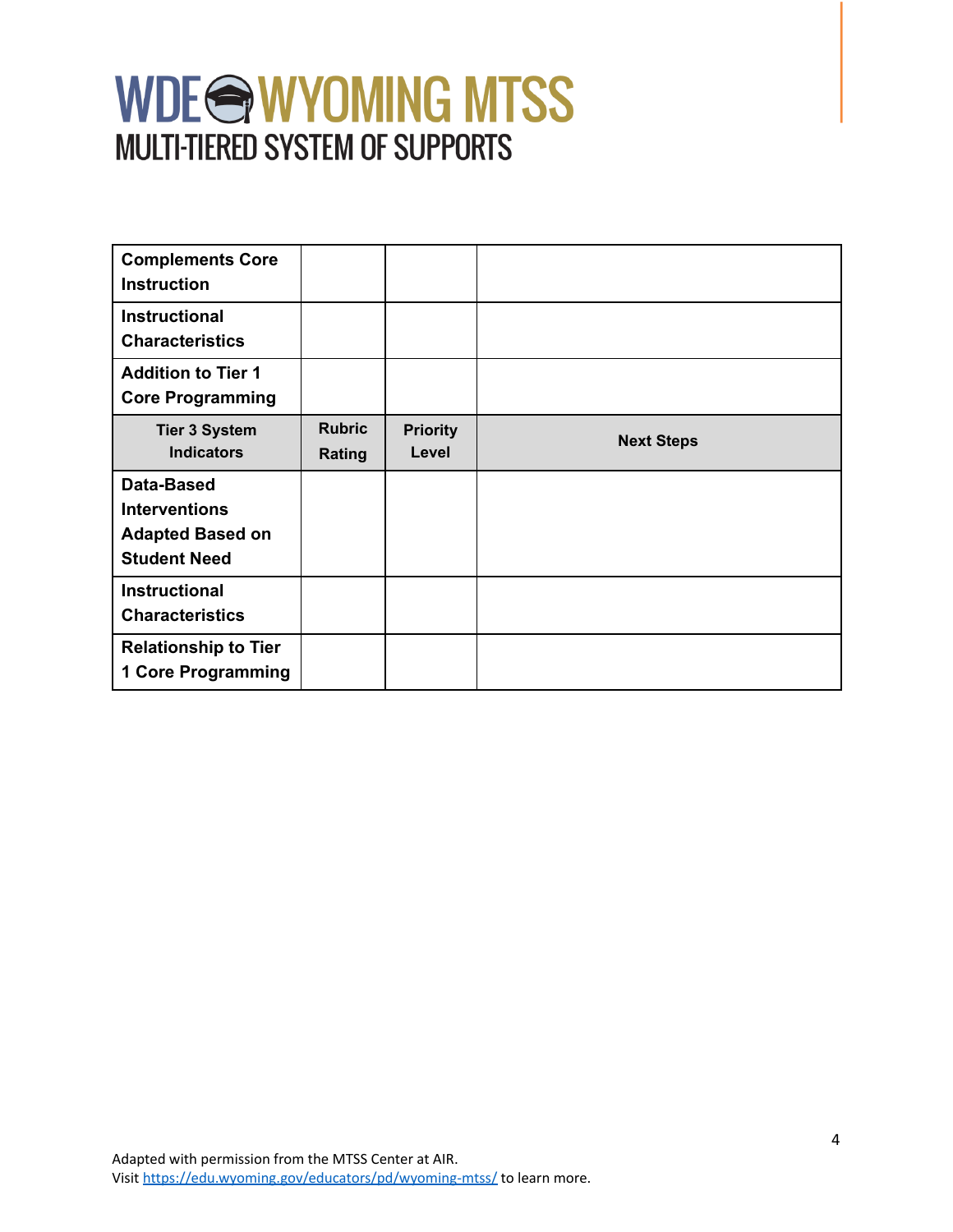#### **School Infrastructure and Support Mechanisms**

| <b>Indicators</b>                                                                    | <b>Rubric</b><br>Rating | Priority<br>Level | <b>Next Steps</b> |
|--------------------------------------------------------------------------------------|-------------------------|-------------------|-------------------|
| <b>Prevention Focus</b>                                                              |                         |                   |                   |
| Leadership<br><b>Personnel</b>                                                       |                         |                   |                   |
| <b>School-Based</b><br>Professional<br><b>Development</b>                            |                         |                   |                   |
| <b>Schedules</b>                                                                     |                         |                   |                   |
| <b>Resources</b>                                                                     |                         |                   |                   |
| <b>Cultural and</b><br>Linguistic<br><b>Responsiveness</b>                           |                         |                   |                   |
| <b>Communications</b><br><b>With and</b><br><b>Involvement of</b><br><b>Families</b> |                         |                   |                   |
| <b>Communication With</b><br>and Involvement of<br><b>All Staff</b>                  |                         |                   |                   |
| <b>MTSS Teams</b>                                                                    |                         |                   |                   |
| <b>Fidelity</b>                                                                      |                         |                   |                   |
| <b>Evaluation</b>                                                                    |                         |                   |                   |

Adapted with permission from the MTSS Center at AIR. Visit <https://edu.wyoming.gov/educators/pd/wyoming-mtss/> to learn more.